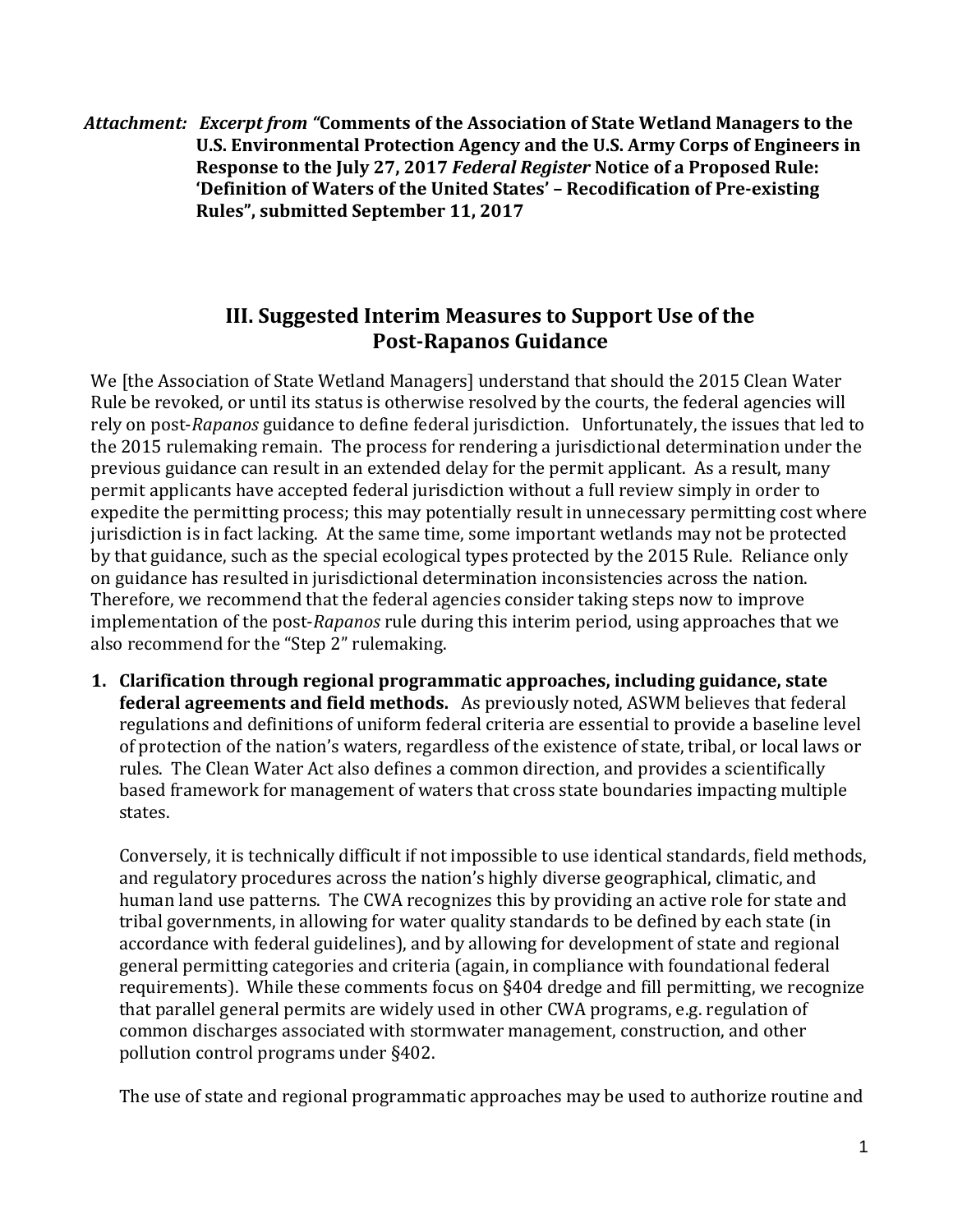locally essential actions that typically have minimal impacts on waters of the U.S. and that do not fit squarely under CWA exemptions, *without* eliminating overall protection of those waters. This results in regulations that make greater sense to the public – being more closely aligned with local aquatic resource conditions and use of those resources. We believe that concerns regarding such issues as agricultural irrigation and ditch networks, protection and management of combined streams/designated drains, and stormwater management can be effectively addressed through thoughtful application of existing provisions of the CWA. We also stress our belief that the proper use of state and regional permitting addresses local realities while maintaining the national level of protection of waters prescribed by the CWA.

ASWM therefore recommends that the federal agency make full use of existing regional regulatory approaches, and consider development of regional field guidance that would be equally pertinent under the existing guidance, implementation of the 2015 Rule should that occur, or under a newly developed Scalia-based rule. Examples of regionalized approaches include the following.

**a. State and Regional conditioning of Nationwide General Permits (NWPs).** The Corps of Engineers has, for decades, made use of NWP's to efficiently authorize regulated activities that have a minimal individual or cumulative impact as defined by CWA regulations. Corps District Engineers may add regional conditions to such permits to address localized geographic, climatic, or related ecological concerns, or more localized activities. In addition, states and tribes may provide a conditional Water Quality Certification under CWA §401 or CZMA consistency review to address specific concerns.

The benefit of this approach is that federal protection of important components of the nation's aquatic system is maintained, but without imposing a significant regulatory burden on minor activities. In some instances, an abbreviated request for authorization may be submitted, and in others, no notification of the proposed action is needed provided that the criteria specified in the general permit are met.

**b. Issuance of Regional General Permits or Letters of Permission.** Corps District offices may also issue Regional General Permits (RGPs) for minor activities that are specific to a given state or states. For example, a number of specific activities in Michigan, associated with the management of Great Lakes shorelines may be authorized under a Regional General Permit issued by the Detroit District Corps, in some instances under conditions specified by the State  $\S10/CZMA$  certification.<sup>1</sup> As with other categories of general permits, baseline CWA criteria for authorization of a project must be met, but minor actions commonly authorized in a specific state or states may be authorized expeditiously. Rather than eliminating protection for broad categories of waters of the U.S. altogether, ASWM believes that greater use may be made of RPGs, and

 $\overline{a}$  $1$  See

[http://www.lre.usace.army.mil/Portals/69/docs/regulatory/PDFs/19902000050S16\\_Final%20with%20Regional%](http://www.lre.usace.army.mil/Portals/69/docs/regulatory/PDFs/19902000050S16_Final%20with%20Regional%20Conditions-RMD_PN.pdf) [20Conditions-RMD\\_PN.pdf](http://www.lre.usace.army.mil/Portals/69/docs/regulatory/PDFs/19902000050S16_Final%20with%20Regional%20Conditions-RMD_PN.pdf)